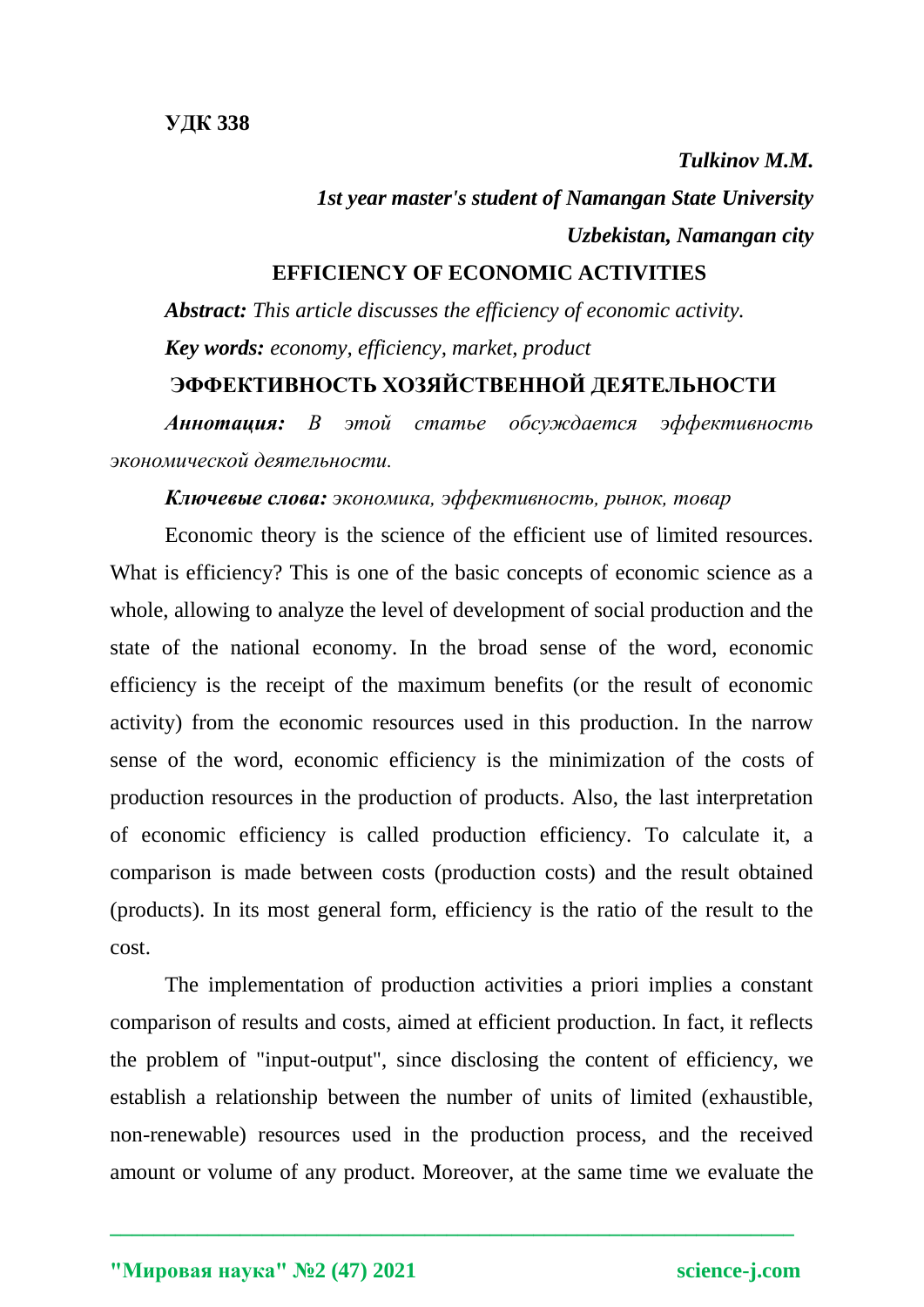overall performance of production: the more product is produced from a given volume of resource, the more efficient the production, and therefore vice versa. In the real economy, efficiency has many forms of expression.

There are different levels of economic management in the economic system: micro-, macro- and mega-levels. The performance assessment for each of them will be fundamentally different from the performance assessment of the other. This is due to the fact that both the results and costs in economic life are determined ambiguously for an enterprise, industry and national economy. The reason for this is that there are different types of economic units in which the costs of creating products and the forms of economic results are determined differently. This feature can manifest itself, for example, in sectors of the national economy in different ways, since the amount of capital used in different sectors and the return on its use are fundamentally different (pig iron production and trade). At the level of a general approach to efficiency, one should distinguish resource (factor) efficiency, when the result is correlated with one of the factors of production: labor, capital, materials, and overall efficiency, when the result is correlated with the total current costs of a particular economic unit.

Using the principles and approaches of margin analysis, it is possible to reveal the essence of efficiency in a slightly different way. As you know, all economic phenomena and processes are considered in constant development and movement. The researcher evaluates not just economic values, but their changes are also important to him, i.e. growth. This means that an economic entity performs a number of actions (operations) rationally assessing its capabilities, based on available resources. And deliberately makes a choice in favor of the best option from the available alternatives. As soon as the result is obtained, the subject, repeating his actions, proceeds from an assessment of his capabilities in order to increase the final positive result. It compares not only the overall level of benefits and costs from the next economic operation, but also additional (marginal) benefits and additional (marginal) costs. For him, the marginal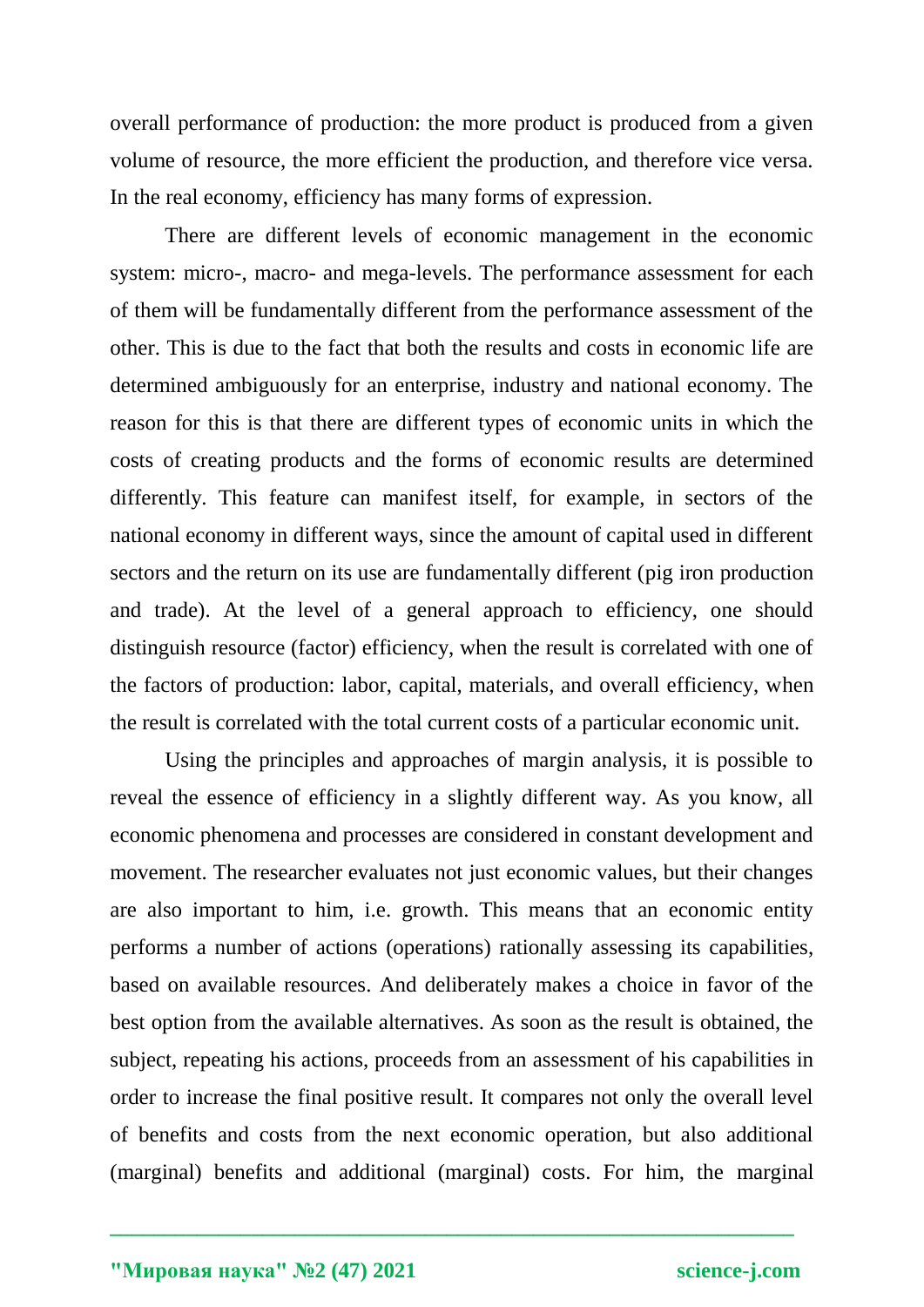benefit is important, which exceeds the marginal cost, thereby he sees and understands the marginal income, which remains positive from such actions. That is, we are talking about rationality, which quite logically leads an economic entity to the maximum efficiency of its economic actions.

The principle of rationality and efficiency was singled out as a special object of research in relation to society by the Italian economist V. Pareto. He considers efficiency more than a simple comparison of costs and benefits. V. Pareto in the basis of his analysis lays the social content of efficiency, applying it to the assessment of the life of human society. The point is to ensure that the pursuit of the greatest economic result does not harm society and nature. This principle of efficient resource allocation is called Pareto efficiency, or Pareto efficiency, or Pareto optimum, or Pareto optimal state, or Pareto optimality.

Pareto efficiency is a state of the economy in which no economic entity can improve its position (or condition) without worsening the position of another economic entity. To substantiate Pareto efficiency in terms of maximizing social welfare, the following conditions are required: 1 allocation of resources between industries and firms, ensuring the production of such a number of products that optimally correspond to the structure of effective demand for them; 2 the volume of output, at which all economic resources are used to the maximum, actually coincide with the boundaries of the production possibilities curve) 3 distribution of benefits between consumers, subject to rational choice and optimal satisfaction of consumer needs.

The economic literature also notes the disadvantages of this model. First, it is socially neutral, because it does not take into account the ownership of resources (and income from their use), and as a result, as A. Sen, the Nobel laureate in economics, wrote, "the state of society can be Pareto optimal, but at Some may find themselves in extreme poverty, while others bathe in luxury, since the poverty of some cannot be alleviated without reducing the level of luxury of the rich "1. Second, Pareto optimality assumes that efficiency is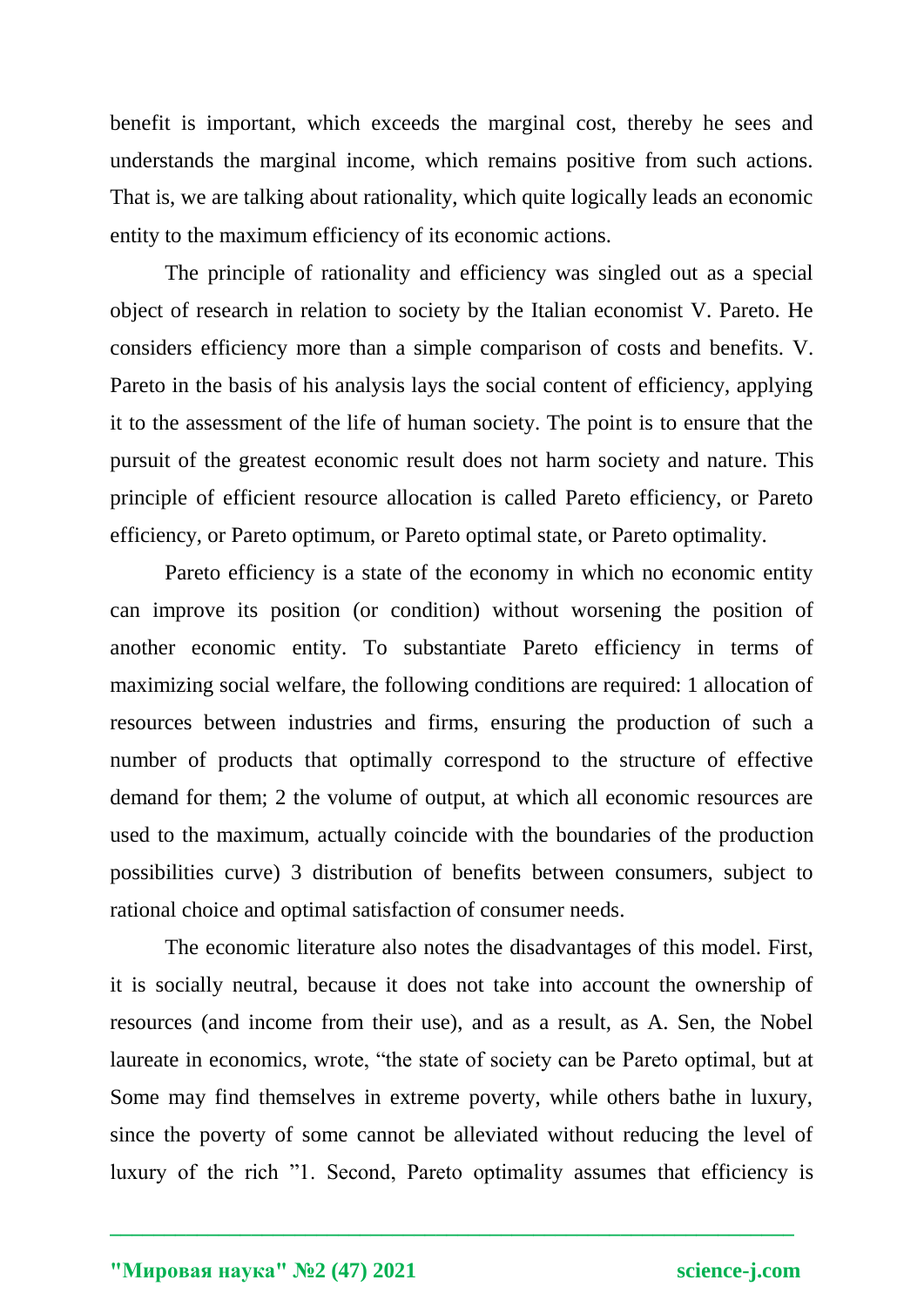achieved spontaneously, but it does not always happen on a society-wide scale. In other words, we can say that efficiency means the absence of losses, or how efficient use of the resources of the economy is possible to meet the needs and desires of people.

The principle of efficiency is clearly demonstrated by the curve of production possibilities, which is that the economy works efficiently if it can produce additional good without reducing the production of other good. The purpose of effective, rational economic activity is a deep awareness of reality, a comprehensive analysis of it and a responsible understanding of how society should use the available resources, while harmonizing economic and social interests. It can be concluded that economic efficiency is a complex category of economic science, and therefore it has different forms of its manifestation.

First, the concept of "efficiency" is applied to the analysis of the use of resources both on the scale of the whole society and within a single economic unit: individual; enterprise or firm.

Secondly, the specific performance indicators are different and there are several of them, the use of one or another depends on the goal of the analysis and the characteristics of the analyzed subject as a product manufacturer. Thirdly, economic efficiency is closely related to the concept of economic rationality, which means the choice of decisions based on the desire to obtain the best economic results with the lowest possible cost of all the resources necessary for this.

## **References:**

- 1. Basovskiy L. E. Teoriya ekonomicheskogo analiza: Uchebnoe posobie. / Basovskiy L. E. - M.: INFRA-M, 2015. - 229 s.
- 2. Demchuk O. V. Otsenka vliyaniya faktorov na effektivnost' upravleniya ekonomicheskoy bezopasnost'yu khozyaystvuyushchego sub"ekta // Finansovaya ekonomika. 201S. №6. S. 444 -446.